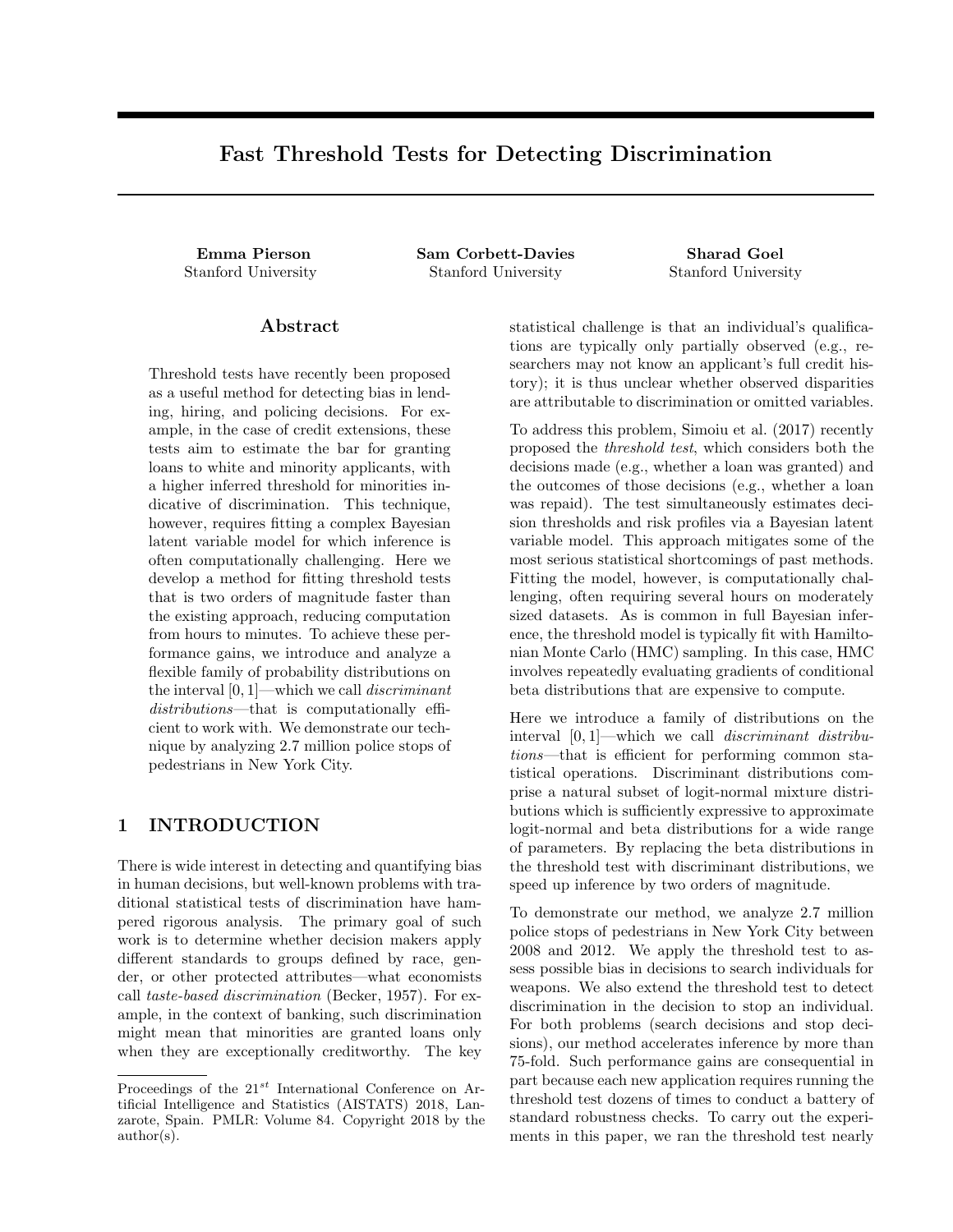100 times. That translates into about two months of continuous, serial computation under the standard fitting method; our approach required less than one day of computation. These performance gains also allow one to run the threshold test on very large datasets. In a national analysis of traffic stops by Pierson et al. (2017), running the threshold test required splitting the data into state-level subsets; with our approach, one can fit a single national model on 22 million stops in 30 minutes, facilitating efficient pooling of information across states. Finally, such acceleration broadens the accessibility of the threshold test to policy analysts with limited computing resources. Our fast implementation of the threshold test is available online.

### 2 BACKGROUND

Traditional tests of discrimination. To motivate the threshold test, we review two traditional statistical tests of discrimination: the benchmark test (or benchmarking) and the *outcome test*. The benchmark test analyzes the rate at which some action is taken (e.g., the rate at which stopped pedestrians are searched). Decision rates might vary across racial groups for a variety of legitimate reasons, such as race-specific differences in behavior. One thus attempts to estimate decision rates after controlling for all legitimate factors. If decision rates still differ by race after such conditioning, the benchmark test would suggest bias. Though popular, this test suffers from the well-known problem of omitted variable bias, as it is typically impossible for researchers to observe—and control for—all legitimate factors that might affect decisions. For example, if evasiveness is a reliable indicator of possessing contraband, is not observed by researchers, and is differentially distributed across race groups, the benchmark test might indicate discrimination where there is none. This concern is especially problematic for face-to-face interactions such as police stops that may rely on hardto-quantify behavioral observations.

Addressing this shortcoming, Becker (1957, 1993) proposed the outcome test, which is based not on the rate at which decisions are made but on the hit rate (i.e, the success rate) of those decisions. Becker reasoned that even if one cannot observe the rationale for a search, absent discrimination contraband should be found on searched minorities at the same rate as on searched whites. If searches of minorities turn up weapons at lower rates than searches of whites, it suggests that officers are applying a double standard, searching minorities on the basis of less evidence.

Outcome tests, however, are also imperfect measures of discrimination (Ayres, 2002). Suppose that there are two, easily distinguishable types of white pedestrians: those who have a  $1\%$  chance of carrying weapons, and those who have a 75% chance. Similarly assume that black pedestrians have either a 1% or 50% chance of carrying weapons. If officers, in a race-neutral manner, search individuals who are at least 10% likely to be carrying a weapon, then searches of whites will be successful 75% of the time whereas searches of blacks will be successful only 50% of the time. With such a race-neutral threshold, no individual is treated differently because of their race. Thus, contrary to the findings of the outcome test (which suggests discrimination against blacks due to their lower hit rate), no discrimination is present. This illustrates a failure of outcome tests known as the problem of infra-marginality (Anwar and Fang, 2006, 2011, 2015; Arnold et al., 2017; Ayres, 2002; Engel, 2008; Simoiu et al., 2017).

The threshold test. To circumvent this problem of infra-marginality, the threshold test of Simoiu et al. (2017) attempts to directly infer race-specific search thresholds. Though still relatively new, the test has already been used to analyze tens of millions of police stops across the United States (Pierson et al., 2017). The threshold test is based on a Bayesian latent variable model that formalizes the following stylized process of search and discovery. Upon stopping a pedestrian, officers observe the probability  $p$  the individual is carrying a weapon; this probability summarizes all the available information, such as the stopped individual's age and gender, criminal record, and behavioral indicators like nervousness and evasiveness. Because these probabilities vary from one individual to the next,  $p$  is modeled as being drawn from a *risk dis*tribution that depends on the stopped person's race  $(r)$  and the location of the stop  $(d)$ , where location might indicate the precinct in which the stop occurred. Officers deterministically conduct a search if the probability p exceeds a race- and location-specific threshold  $(t_{rd})$ , and if a search is conducted, a weapon is found with probability  $p$ . By reasoning in terms of risk distributions, one avoids the omitted variables problem by marginalizing out all unobserved variables. In this formulation, one need not observe the factors that led to any given decision, and can instead infer the aggregate distribution of risk for each group.

Figure 1 illustrates hypothetical risk distributions and thresholds for two groups in a single location. This representation visually describes the mapping from thresholds and risk distributions to search rates and hit rates (the observed data). Suppose  $P_{rd}$  is a random variable (termed "risk distribution") that gives the probability of finding a weapon on a stopped pedestrian in group r in location d. The search rate  $s_{rd}$  of group r in location d is  $Pr(P_{rd} > t_{rd})$ , the probability a randomly selected pedestrian in that group and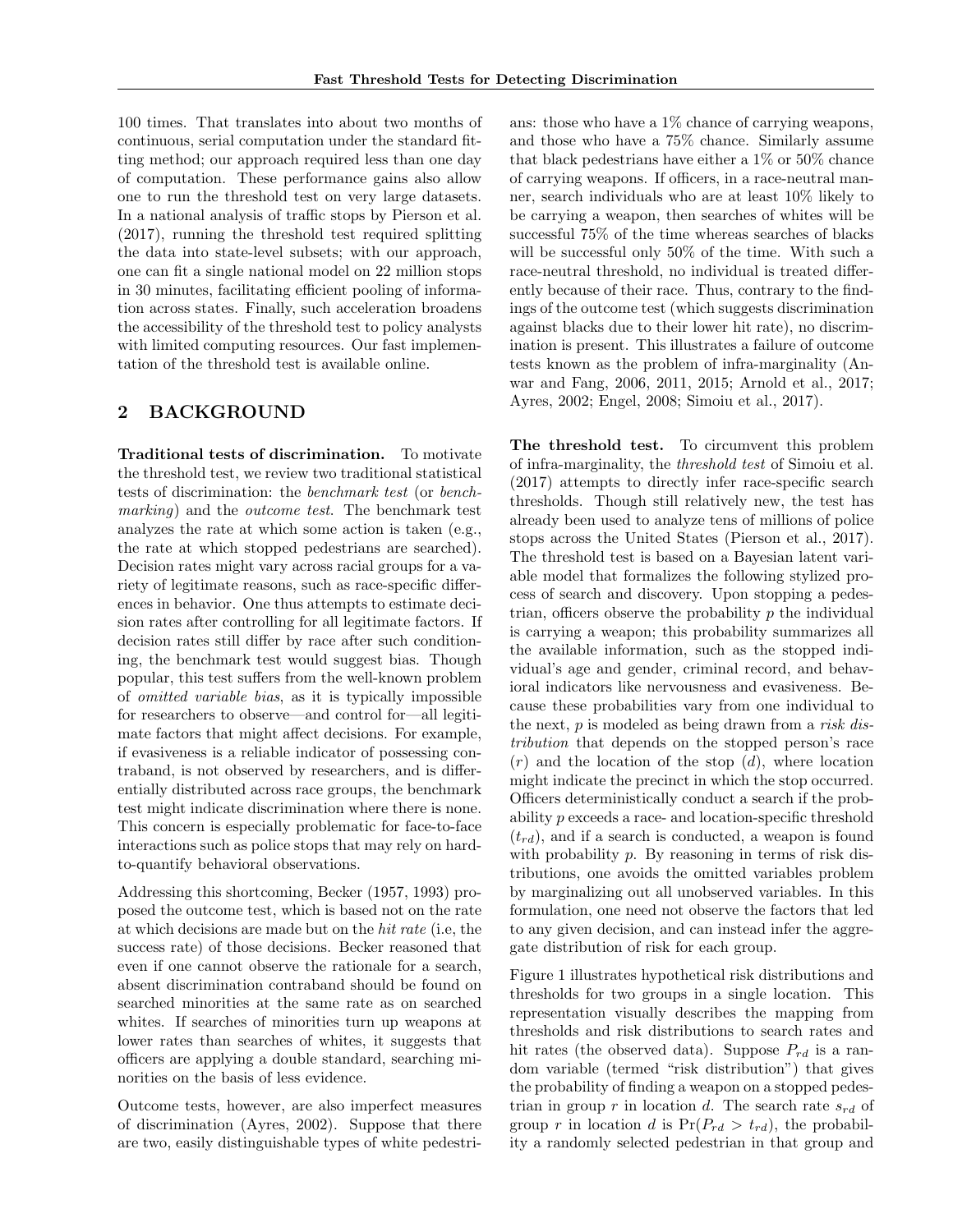

Figure 1: An illustration of hypothetical risk distributions  $P_{rd}$  (solid curves) and search thresholds (dashed vertical lines). The blue group is searched at a lower threshold than the red group, and so the blue group by definition faces discrimination.

location exceeds the race- and location-specific search threshold; graphically, this is the proportion of the risk distribution to the right of the threshold. The hit rate is the probability that a random searched pedestrian is carrying a weapon:  $h_{rd} = \mathbb{E}[P_{rd} | P_{rd} > t_{rd}]$ ; in other words, the hit rate is the mean of the risk distribution conditional on being above the threshold. The primary goal of inference is to determine the latent thresholds  $t_{rd}$ . If the thresholds applied to one race group are consistently lower than the thresholds applied to another, this suggests discrimination against the group with the lower thresholds. In order to estimate the decision thresholds, the risk distributions must be simultaneously inferred. In Simoiu et al. (2017), these risk profiles take the form of beta distributions parameterized by means  $\phi_{rd} = \text{logit}^{-1}(\phi_r + \phi_d)$  and total count parameters  $\lambda_{rd} = \exp(\lambda_r + \lambda_d)$ , where  $\phi_r$ ,  $\phi_d$ ,  $\lambda_r$ , and  $\lambda_d$  are parameters that depend on the race of the stopped individuals and the location of the stops. Reparameterizing these risk distributions is the key to accelerating inference. Given the number of searches and hits by race and location, we can compute the likelihood of the observed data under any set of model parameters  $\{\phi_d, \phi_r, \lambda_d, \lambda_r, t_{rd}\}.$  One can likewise compute the posterior distribution of the parameters given the data and prior distributions.

Inference via Hamiltonian Monte Carlo. Bayesian inference is challenging when the parameter space is high dimensional, because random walk MCMC methods fail to fully explore the complex posterior in any reasonable time. This obstacle can be addressed with Hamiltonian Monte Carlo (HMC) methods (Betancourt and Girolami, 2015; Chen et al., 2014; Neal et al., 2011), which propose new samples by numerically integrating along the gradient of the log posterior, allowing for more efficient exploration. The speed of convergence of HMC depends on three factors: (1) the gradient computation time per integration step; (2) the number of integration steps per sample; and (3)

the number of effectively independent samples relative to the total number of samples (i.e., the effective sample size). The first can be improved by simplifying the analytical form of the log posterior and its derivatives. The second and third factors depend on the geometry of the posterior: a smooth posterior allows for longer paths between samples that take fewer integration steps to traverse (Betancourt, 2017). On all three measures, our new threshold model generally outperforms that of Simoiu et al. (2017); the improvement in gradient computation is particularly substantial.

When full Bayesian inference is computationally difficult, it is common to consider alternatives such as variational inference (Wainwright et al., 2008). Though fast, such alternatives have shortcomings. As we discuss below, variational inference produced worse fits than full Bayesian inference on our policing dataset. Moreover, parameter estimates from variational inference varied significantly from run to run in our tests, as estimates were sensitive to initialization. With our accelerated threshold test, one can have the best of both worlds: the statistical benefits of full Bayesian inference and the speed of fast alternatives.

#### 3 DISCRIMINANT DISTRIBUTIONS

The computational complexity of the standard threshold test is in large part due to difficulties of working with beta distributions. When  $P$  has a beta distribution, it is expensive to compute the search rate  $Pr(P > t)$ , the hit rate  $\mathbb{E}[P | P > t]$ , and their associated derivatives (Boik and Robison-Cox, 1998). Here we introduce an alternative family of *discriminant dis*tributions for which it is efficient to compute these quantities. We motivate and analyze this family in the specific context of the threshold test, but the family itself can be applied more widely.

To define discriminant distributions, assume that there are two classes (positive and negative), and the probability of being in the positive class is  $\phi$ . For example, positive examples might correspond to individuals who are carrying weapons, and negative examples to those who are not. We further assume that each class emits signals that are normally distributed according to  $N(\mu_0, \sigma_0)$  and  $N(\mu_1, \sigma_1)$ , respectively. Denote by X the signal emitted by a random instance in the population, and by  $Y \in \{0, 1\}$  its class membership. Then, given an observed signal  $x$ , one can compute the probability  $g(x) = Pr(Y = 1 | X = x)$  that it was emitted by a member of the positive class. Throughout the paper, we term the domain of g the signal space and its range the probability space. Finally, we say the random variable  $g(X)$  has a discriminant distribution with parameters  $\phi$ ,  $\mu_0$ ,  $\sigma_0$ ,  $\mu_1$ , and  $\sigma_1$ .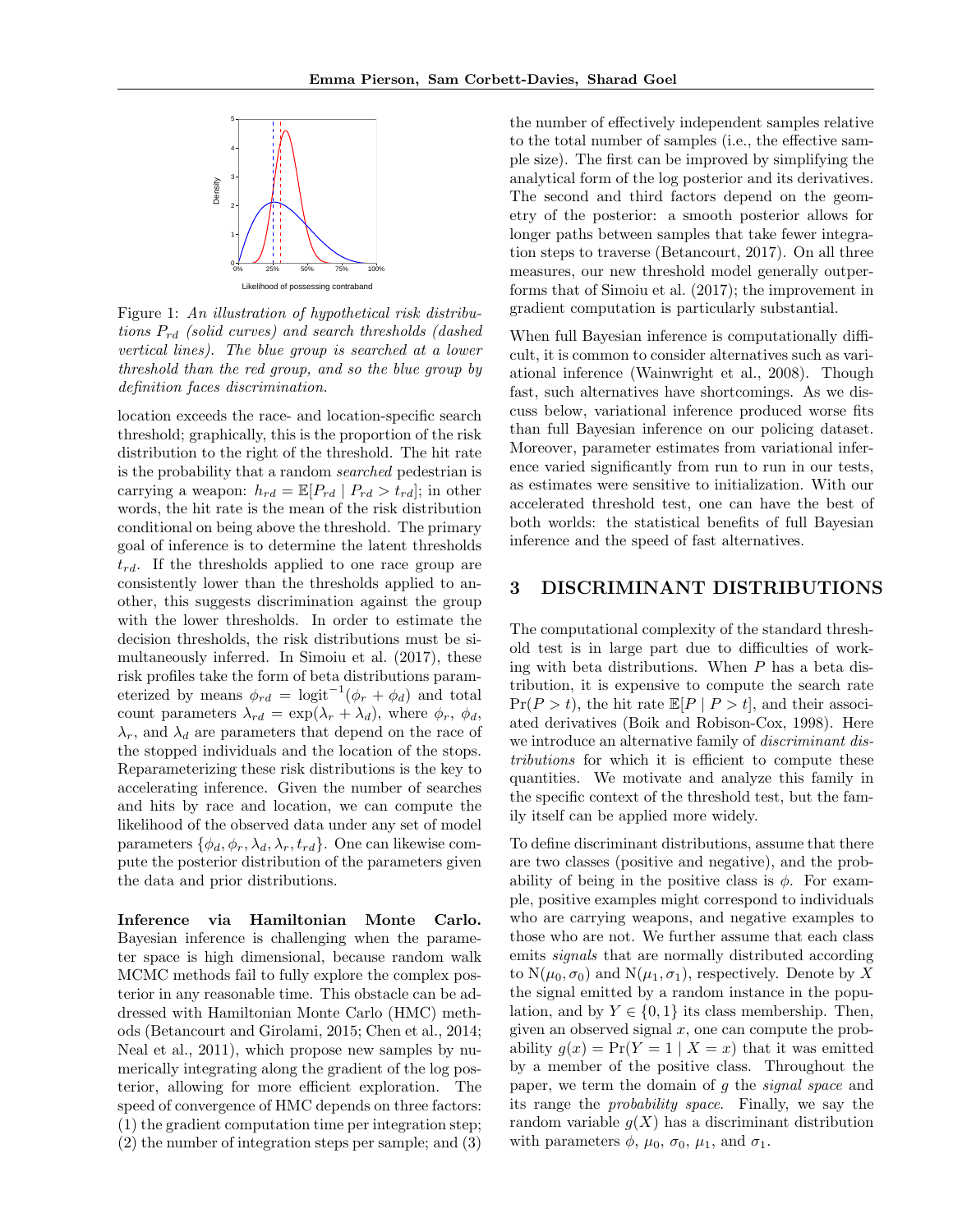Definition 3.1 (Discriminant distribution). Consider parameters  $\phi \in (0,1)$ ,  $\mu_0 \in \mathbb{R}$ ,  $\sigma_0 \in \mathbb{R}_+$ ,  $\mu_1 \in \mathbb{R}$ , and  $\sigma_1 \in \mathbb{R}_+$ , where  $\mu_1 > \mu_0$ . The discriminant distribution disc( $\phi, \mu_0, \sigma_0, \mu_1, \sigma_1$ ) is defined as follows. Let

$$
Y \sim Bernoulli(\phi),
$$
  

$$
X \mid Y = 0 \sim \mathcal{N}(\mu_0, \sigma_0),
$$
  

$$
X \mid Y = 1 \sim \mathcal{N}(\mu_1, \sigma_1).
$$

Set  $q(x) = Pr(Y = 1 | X = x)$ . Then the random variable  $g(X)$  is distributed as  $\text{disc}(\phi, \mu_0, \sigma_0, \mu_1, \sigma_1)$ .

Our description above mirrors the motivation of linear discriminant analysis (LDA). Although it is common to consider the conditional probability of class membership  $g(x)$ , it is less common to consider the distribution of these probabilities as an alternative to beta or logit-normal distributions. To the best of our knowledge, the computational properties of discriminant distributions have not been previously studied.

As in the case of LDA, the statistical properties of discriminant distributions are particularly nice when the underlying normal distributions have the same variance. Proposition 3.1 below establishes a key monotonicity property that is standard in the development of LDA; though the statement is well-known, we include it here for completeness. Proofs of this proposition and other technical statements are in the Supplementary Information (SI).

Proposition 3.1 (Monotonicity). Given a discriminant distribution disc( $\phi, \mu_0, \sigma_0, \mu_1, \sigma_1$ ), the mapping g from signal space to probability space is monotonic if and only if  $\sigma_0 = \sigma_1$ .

We confine our attention to homoskedastic discriminant distributions so that the mapping from signal space to probability space will be monotonic. Without this property, we cannot interpret a threshold on signal space as a threshold in probability space, which is key to our analysis. Homoskedastic discriminant distributions (i.e., with  $\sigma_0 = \sigma_1$ ) involve four parameters. But in fact only two parameters are required to fully describe this family of distributions. This simplified parameterization is useful for computation.

Proposition 3.2 (2-parameter representation). Suppose disc $(\phi, \mu_0, \sigma, \mu_1, \sigma)$  and disc $(\phi', \mu'_0, \sigma', \mu'_1, \sigma')$  are two homoskedastic discriminant distributions. Let

$$
\delta = \frac{\mu_1 - \mu_0}{\sigma}
$$

and define  $\delta'$  analogously. Then the two distributions are identical if  $\phi = \phi'$  and  $\delta = \delta'$ . As a result, homoskedastic discriminant distributions can be parameterized by  $\phi$  and  $\delta$  alone.

Given Proposition 3.2, we henceforth write disc( $\phi$ ,  $\delta$ ) to denote a homoskedastic discriminant distribution. Considering disc( $\phi$ ,  $\delta$ ) as a distribution of calibrated predictions, the parameters have intuitive interpretations:  $\phi$  is the fraction of individuals in the positive class, while  $\delta$  is monotonically related to the AUC-ROC of the predictions<sup>1</sup>. Even though the distribution itself depends on only  $\phi$  and  $\delta$ , the transformation q from signal space to probability space depends on the particular 4-parameter representation we use. For simplicity, we consider the representation with  $\mu_0 = 0$  and  $\sigma = 1$ . This yields the simplified transformation function:

$$
g(x) = \frac{1}{1 + \frac{1 - \phi}{\phi} \exp\left(-\delta x + \delta^2/2\right)}.
$$

Our primary motivation for introducing discriminant distributions is to accelerate key computations of the (complementary) CDF and conditional means. Letting  $P = q(X)$ , we are specifically interested in computing  $Pr(P > t)$  and  $E[P | P > t]$ . With (homoskedastic) discriminant distributions, these quantities map nicely to signal space, where they can be computed efficiently.

Denote by  $\bar{\Phi}(x;\mu,\sigma)$  the normal complementary CDF. Then the complementary CDF of P can be computed as follows.

$$
Pr(P > t) = (1 - \phi)\overline{\Phi}(g^{-1}(t); 0, 1) + \phi\overline{\Phi}(g^{-1}(t); \delta, 1).
$$

For the conditional mean, we have

$$
\mathbb{E}[P | P > t] = \frac{\phi \bar{\Phi}(g^{-1}(t); \delta, 1)}{(1 - \phi)\bar{\Phi}(g^{-1}(t); 0, 1) + \phi \bar{\Phi}(g^{-1}(t); \delta, 1)}.
$$

Importantly, the CDF and conditional means for discriminant distributions are closely related to those for the normal distributions, and as such are computationally efficient to work with. In particular, the gradients of these functions are relatively straightforward to evaluate. The corresponding quantities for logitnormal and beta distributions involve tricky numerical approximations (Frederic and Lad, 2008; Jones, 2009).

Finally, we show that discriminant distributions are an expressive family of distributions (Fig. 2): they can approximate typical instantiations of the logit-normal

<sup>&</sup>lt;sup>1</sup>AUC-ROC is the probability that a random member of the positive class is assigned a higher score than a random member of the negative class. Since the positive and negative class emit signals from independent normal distributions, it's straightforward to show that the AUC-ROC equals  $\Phi\left(\frac{\delta}{\sqrt{2}}\right)$  (where  $\Phi(\cdot)$  is the CDF of the standard normal distribution).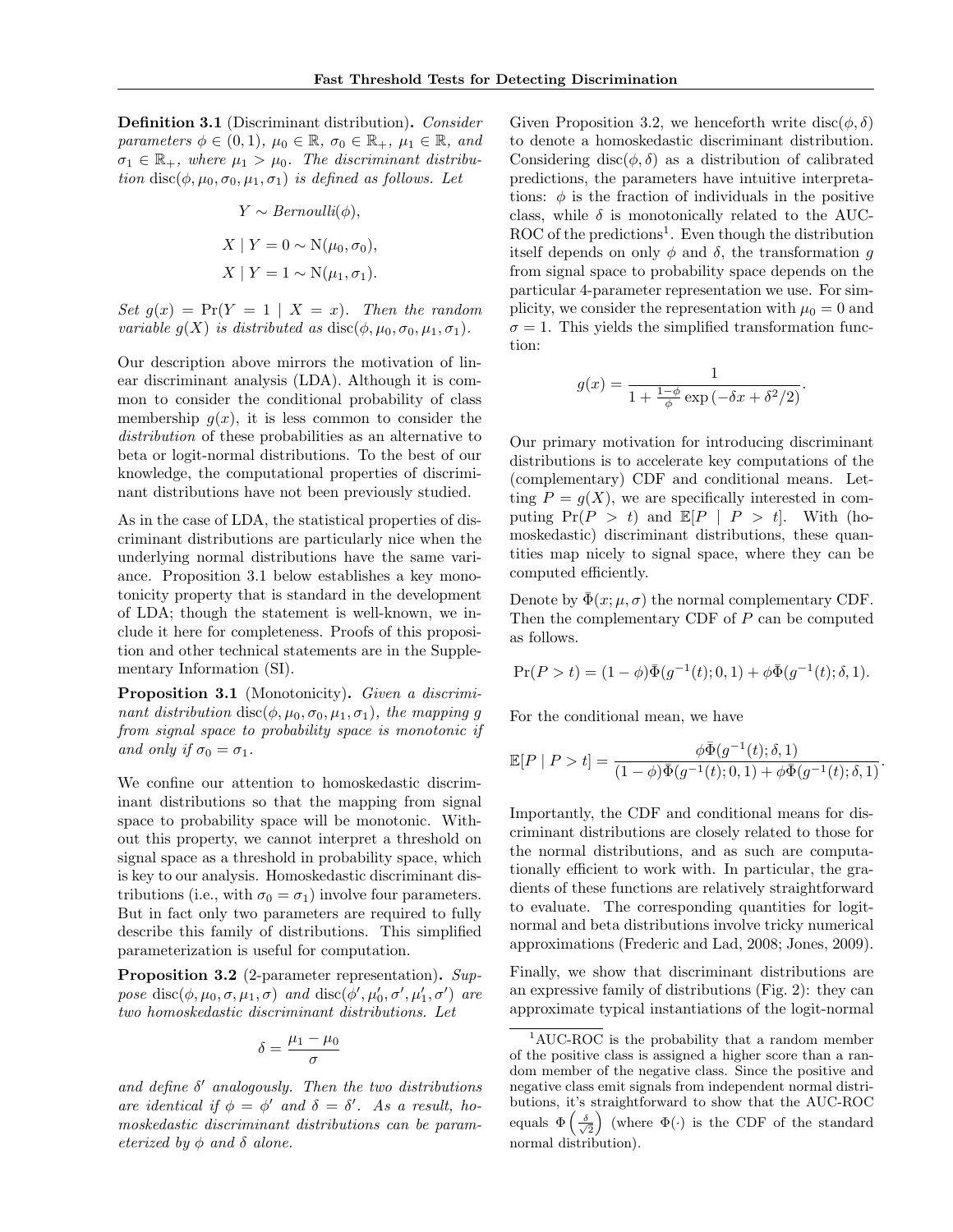

Figure 2: Discriminant distributions can approximate the logit-normal $(\mu, \sigma)$  (left panels) and beta $(\phi, \lambda)$ (right panels) distributions. In the top row we illustrate some typical distributions (solid lines) and their discriminant distribution approximations (dashed lines; some approximations are too accurate for lines to be seen). In the bottom row we explore a wide range of parameter values for distributions and report the total variation distance between the reference distribution and its discriminant distribution approximation.

and beta distributions. First, we select the parameters of the reference distribution:  $(\mu, \sigma)$  for the logitnormal or  $(\phi, \lambda)$  for the beta. Then we numerically optimize the parameters of the discriminant distribution to minimize the total variation distance between the reference distribution and the discriminant distribution. The top row of Figure 2 shows some typical densities and their approximations. The bottom row investigates the approximation error for a wide range of parameter values. The discriminant distribution fits the logit-normal very well (distance below 0.1 for all distributions with  $\sigma \leq 3$ , and the beta distribution moderately well (distance below 0.2 for  $\lambda \geq 1$ ). Discriminant distributions approximate logit-normal distributions particularly well because they form a subset of logit-normal mixture distributions (SI).

## 4 STOP-AND-FRISK CASE STUDY

To demonstrate the value of discriminant distributions for speeding up the threshold test, we analyze a public dataset of pedestrian stops conducted by New York City police officers under its "stop-and-frisk" practice. Officers have legal authority to stop and briefly detain individuals when they suspect criminal activity. There is worry, however, that such discretionary decisions are prone to racial bias; indeed the NYPD practice was recently ruled discriminatory in federal court and subsequently curtailed (Goel et al., 2017; Floyd v. City of New York, 2013). Here we revisit the statistical evidence for discrimination. Our dataset contains



Figure 3: Inferred thresholds for frisks in the stopand-frisk data. Thresholds for white pedestrians are plotted on the horizontal axis and thresholds for minority pedestrians in the same precinct are plotted on the vertical axis. The dotted line denotes equal thresholds. The size of each circle corresponds to the number of stops of minority pedestrians. Axes are logarithmic.

information on 2.7 million police stops occurring between 2008 and 2012. Several variables are available for each stop, including the race of the pedestrian, the police precinct in which the stop occurred, whether the pedestrian was "frisked" (patted-down in search of a weapon), and whether a weapon was found. We analyze stops of white, black, and Hispanic pedestrians, as there are relatively few stops of individuals of other races. We use the threshold test to analyze two decisions: the initial stop decision, and the subsequent decision of whether or not to conduct a frisk. Analyzing frisk decisions is a straightforward application of the threshold test: simply replacing beta distributions in the model with discriminant distributions results in more than a 100-fold speedup. To analyze stop decisions, we extend the threshold model to the case where one does not observe negative examples (i.e., those who were not stopped) and show that discriminant distributions again produce significant speedups.

#### 4.1 Assessing bias in frisk decisions

We fit the threshold models using Stan (Carpenter et al., 2016), a language for full Bayesian statistical inference via HMC. When using beta distributions in the threshold test, it takes nearly two hours to infer the model parameters; when we replace beta distributions with discriminant distributions, inference completes in under one minute. Why is it that discriminant distributions result in such a dramatic increase in performance? The compute time per effective Monte Carlo sample is the product of three terms:

| seconds       |                  | samples integration steps | seconds          |
|---------------|------------------|---------------------------|------------------|
| $n_{\rm eff}$ | $n_{\text{eff}}$ | sample                    | integration step |

All three factors are significantly reduced by using discriminant distributions (Table 1), with the final term providing the most significant reduction. (The reduction in the first two terms is likely due to the geometry of the underlying parameter space and the accuracy with which we can numerically approximate gradients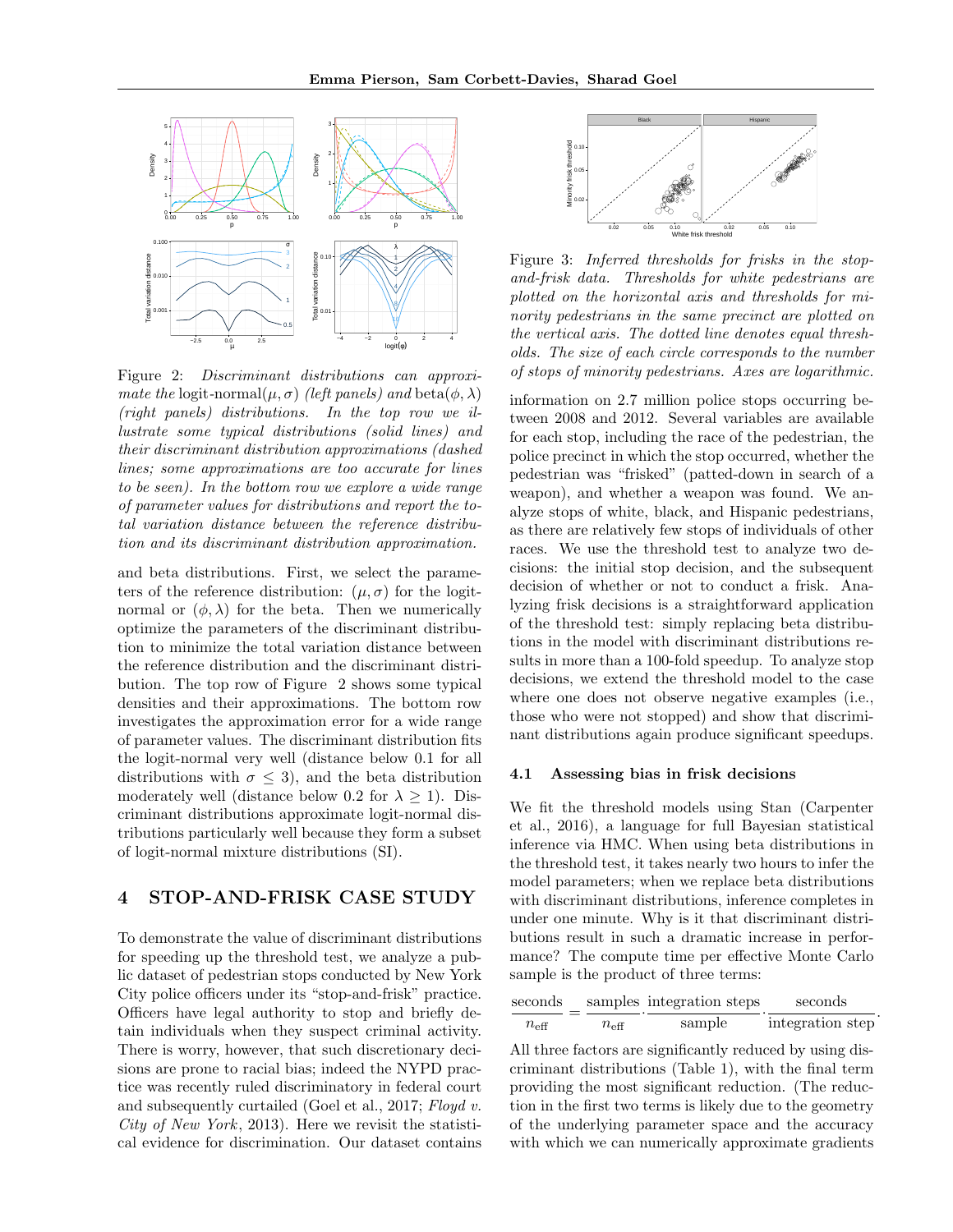Table 1: Sampling times for the frisk decision model. Each row reports the improvement for the discriminant distribution model relative to the beta distribution model followed by the statistics for both models. The first row reports the seconds per effective sample, which is the product of the numbers in the second to fourth rows. The final row reports the time to fit the models used in our analysis using 5 chains run in parallel for 5,000 samples. Sampling was performed on a server with two Intel Xeon E5 processors with 16 cores each.

|                                 | <b>SPEEDUP</b> | <b>BETA</b> | Disc   |
|---------------------------------|----------------|-------------|--------|
| SECONDS/n <sub>EFF</sub>        | 760x           | 26          | 0.03   |
| $\text{SAMPLES}/n_{\text{EFF}}$ | 5x             | 22          | 5      |
| <b>INTEGRATION STEPS/SAMPLE</b> | 3x             | 152         | 49     |
| SECONDS/INTEGRATION STEP        | 53x            | 0.008       | 0.0001 |
| SECONDS TO FIT MODEL            | 143x           | 5.977       | 42     |

for the beta and discriminant distributions.) Using discriminant distributions reduces the time per effective sample by a factor of 760. In practice, one typically runs chains in parallel, and so total running time is determined by the last chain to terminate. When running five chains in parallel for 5,000 iterations each, the accelerated model is faster by a factor of 140.

The thresholds inferred using the accelerated model are extremely highly correlated with the thresholds inferred under the original model (correlation  $= 0.95$ ), and indicate discrimination against black and Hispanic individuals. (In general, we would not expect the original and accelerated models to yield identical results on all datasets, since they use different probability distributions, so the fact that the thresholds are highly correlated serves as a robustness check.) Figure 3 shows the inferred thresholds (under the accelerated model). Each point corresponds to the threshold for one precinct, with the threshold for white pedestrians on the horizontal axis and for minority pedestrians on the vertical axis. Within precinct, thresholds for minority pedestrians are consistently lower than thresholds for white pedestrians.

Robustness checks. To evaluate the robustness of our substantive finding of bias in frisk decisions, we perform a series of checks for threshold tests recommended by Simoiu et al. (2017); we include all figures in the SI. We start by conducting posterior predictive checks (Gelman et al., 1996). We compute the modelinferred frisk and hit rates for each precinct and race group, and compare these to the observed rates (SI Figure 1). The model almost perfectly fits the observed frisk rates, and fits the observed hit rates quite well: The RMSE of frisk rates is 0.05%, and the RMSE of hit rates is 2.5%. (RMSEs for the original beta model are comparable: the RMSE for frisk rates is 0.1%, and the RMSE for hit rates is 2.4%). For comparison, if the model of Simoiu et al. (2017) is fit with

variational inference—rather than HMC, to speed up inference—the frisk rate RMSE is 0.15% (a 3-fold increase), and the hit rate RMSE is 2.6% (on par with HMC). Variational inference fits the model of Simoiu et al. (2017) in 44 seconds, comparable to the runtime with HMC and discriminant distributions.

The stylized behavioral model underlying the threshold test posits a single frisk threshold for each raceprecinct pair. In reality, officers within a precinct might apply different thresholds, and even the same officer might vary the threshold from one stop to the next. Moreover, officers only observe noisy approximations of a stopped pedestrian's likelihood of carrying a weapon; such errors can be equivalently recast as variation in the frisk threshold applied to the true probability. To investigate the robustness of our results to such heterogeneity, we next examine the stability of our inferences on synthetic datasets derived from a generative process with varying thresholds. We start with the model fit to the actual data. Then, for each observed stop, we draw a signal  $p$  from the inferred signal distribution for the precinct  $d$  in which the stop occurred and the race  $r$  of the pedestrian. Second, we set the stop-specific threshold to  $T \sim$  logit-normal(logit $(t_{rd}), \sigma$ ), where  $t_{rd}$  is the inferred threshold, and  $\sigma$  is a parameter we set to control the degree of heterogeneity in the thresholds. This corresponds to adding normally-distributed noise to the inferred threshold on the logit scale. Third, we assume a frisk occurs if and only if  $p \geq T$ , and if a frisk is conducted, we assume a weapon is found with probability p. Finally, we use our modeling framework to infer new frisk thresholds  $t'_{rd}$  for the synthetic dataset.

There is a steady decrease in inferred thresholds as the noise increases (SI Figure 2). Importantly, however, there is a persistent gap between whites and minorities despite this decline, indicating that the lower thresholds for minorities are robust to heterogeneity in frisk thresholds.  $\sigma = 1$  is a substantial amount of noise. Decreasing the frisk threshold of blacks by 1 on the logit scale corresponds to a 3-fold increase in the city-wide frisk rate of blacks.

In theory, the threshold test is robust to unobserved heterogeneity that affects the *signal*, since we effectively marginalize over any omitted variables when estimating the signal distribution. However, we must still worry about systematic variation in the thresholds that is correlated with race. For example, if officers apply a lower frisk threshold at night, and black individuals are disproportionately likely to be stopped at night, then blacks would, on average, experience a lower frisk threshold than whites even in the absence of discrimination. Fortunately, as a matter of policy only a limited number of factors may legitimately af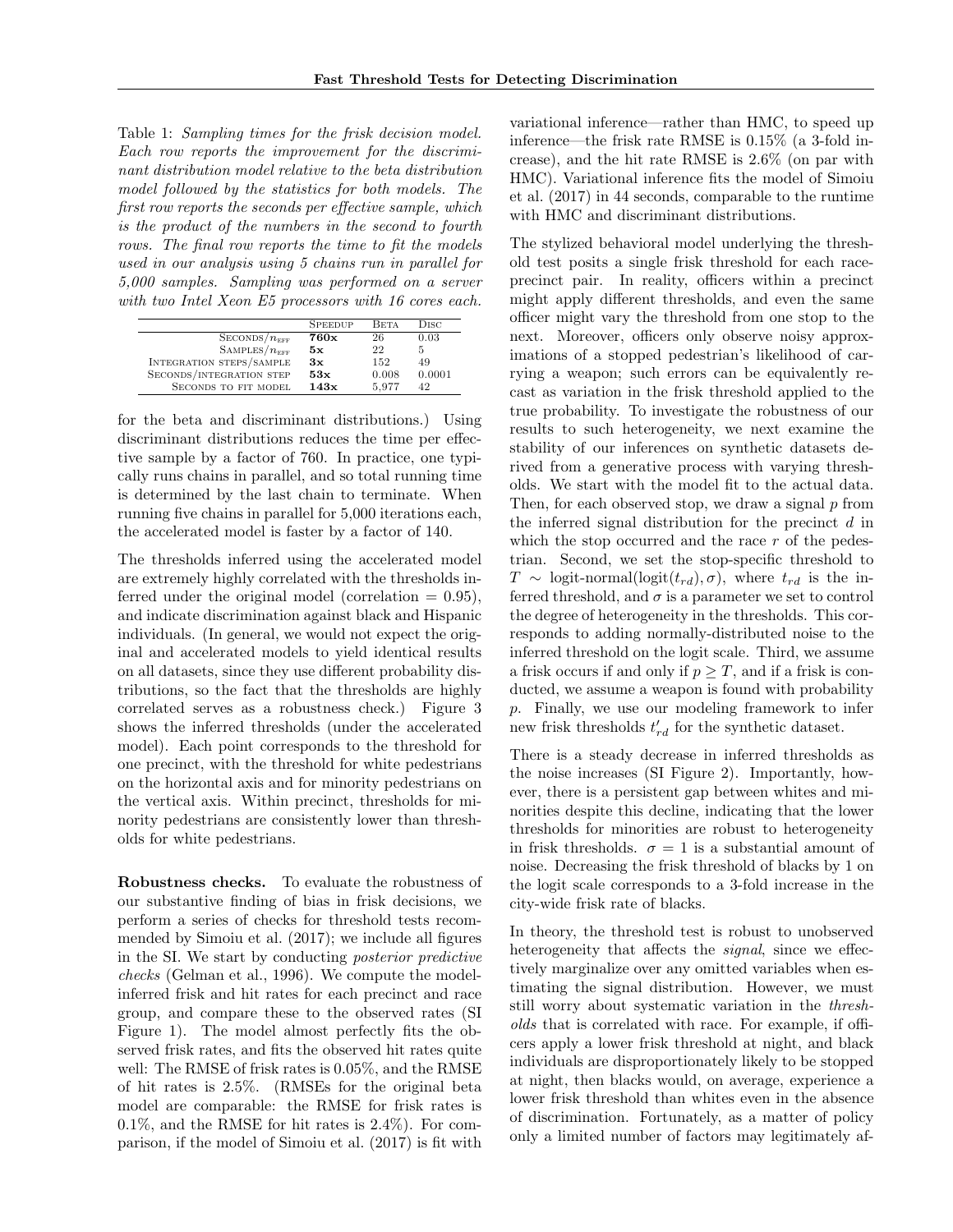fect the frisk thresholds, and many—but not all—of these are recorded in the data. There are a multitude of hard-to-quantify factors (such as behavioral cues) that may affect the signal—but these should not affect the threshold.

We examine the robustness of our results to variation in thresholds across year, time-of-day, and age and gender of the stopped pedestrian.<sup>2</sup> To do so, we disaggregate our primary dataset by year (and, separately, by time-of-day, by age, and by gender), and then independently run the threshold test on each component (SI Figure 3). The inferred thresholds do indeed vary across the different subsets of the data. However, in every case, the thresholds for frisking blacks and Hispanics are lower than the thresholds for frisking whites, corroborating our main results.

Finally, we conduct two *placebo tests*, where we rerun the threshold test with race replaced by day-ofweek, and separately, with race replaced by month. The hope is that the threshold test accurately captures a lack of "discrimination" based on these factors. The model indeed finds that the threshold for frisking individuals is relatively stable by day-of-week, with largely overlapping credible intervals (SI Figure 4). We similarly find only small differences in the inferred monthly thresholds. Some variation is expected, as officers might legitimately apply slightly different frisk standards throughout the week or year.

#### 4.2 Assessing bias in stop decisions

We now extend the threshold model to test for discrimination in an officer's decision to stop a pedestrian. In contrast to frisk decisions, we do not observe instances in which an officer decided not to carry out a stop. Inferring thresholds with such censored data is analogous to learning classifiers from only positive and unlabeled examples (du Plessis et al., 2014; Elkan and Noto, 2008; Mordelet and Vert, 2014). We assume officers are equally likely to encounter anyone in a precinct. Coupled with demographic data compiled by the U.S. Census Bureau, this assumption lets us estimate the racial distribution of individuals encountered by officers. Such estimates are imperfect, in part because residential populations differ from daytime populations (Bhaduri, 2008); however, our inferences are robust to violations of this assumption.

Model description. When analyzing frisk decisions, the decision itself and the success of a frisk were modeled as random outcomes. For stops, we model as

random the race of stopped individuals and whether a stop was successful (i.e., turned up a weapon). The likelihood of the observed outcomes can then be computed under any set of model parameters, which allows us to compute posterior parameter estimates. Let  $S_{rd}$ denote the number of stops of individuals of race r in precinct d, and let  $H_{rd}$  denote the number of such stops that yield a weapon. We denote by  $c_{rd}$  the fraction of people in a precinct of a given race. Letting  $R_d$ denote the race of an individual randomly encountered by the police in precinct  $d$ , we have

$$
Pr(R_d = r | stopped) \propto Pr(stopped | R_d = r) Pr(R_d = r).
$$

Assuming officers are equally likely to encounter everyone in a precinct,  $Pr(R_d = r) = c_{rd}$ . We further assume that individuals of race  $r$  are stopped when their probability of carrying a weapon exceeds a race- and precinct-specific threshold  $t_{rd}$ ; this assumption mirrors the one made for the frisk model. Setting  $\theta_{rd} = \Pr(R_d = r \mid \text{stopped})$ , we have

$$
\theta_{rd} \propto c_{rd} \cdot \Pr(\text{stopped} \mid R_d = r)
$$
  
Pr(stopped  $\mid R_d = r) = (1 - \phi_{rd}) \bar{\Phi}(t_{rd}; 0, 1)$   
 $+ \phi_{rd} \bar{\Phi}(t_{rd}; \delta_{rd}, 1).$ 

For each precinct  $d$ , the racial composition of stops is thus distributed as a multinomial:

$$
\vec{S}_d \sim \text{multinomial}(\vec{\theta}_d, N_d)
$$

where  $N_d$  denotes the total number of stops conducted in that precinct,  $\vec{\theta}_d$  is a vector of race-specific stop probabilities  $\theta_{rd}$ , and  $\vec{S}_d$  is the number of stops of each race group in that precinct. We model hits as in the frisk model. We put normal or half-normal priors on all the parameters:  $\{\phi_d, \phi_r, \lambda_d, \lambda_r, t_{rd}\}.$ <sup>3</sup>

Results. We apply the above model to the subset of approximately 723,000 stops predicated on suspected criminal possession of a weapon, as indicated by officers. In these cases, the stated objective of the stop is discovery of a weapon, and so we consider a stop successful if a weapon was discovered (Goel et al., 2016). We estimate the racial composition of precincts using data from the 2010 U.S. Census. In Table 2 we compare the time to fit our stop model with discriminant distributions rather than beta distributions. The speedup from using discriminant distributions is

<sup>2</sup>Variation across location is explicitly captured by the model. Gender, like race, is generally not considered a valid criterion for altering the frisk threshold, though for completeness we still examine its effects on our conclusions.

<sup>3</sup>Following Simoiu et al. (2017) and Pierson et al. (2017), we put weakly informative priors on  $\phi_r$ ,  $\lambda_r$ , and  $t_{rd}$ ; we put tighter priors on the location parameters  $\phi_d$ and  $\lambda_d$  to restrict geographical heterogeneity and to accelerate convergence.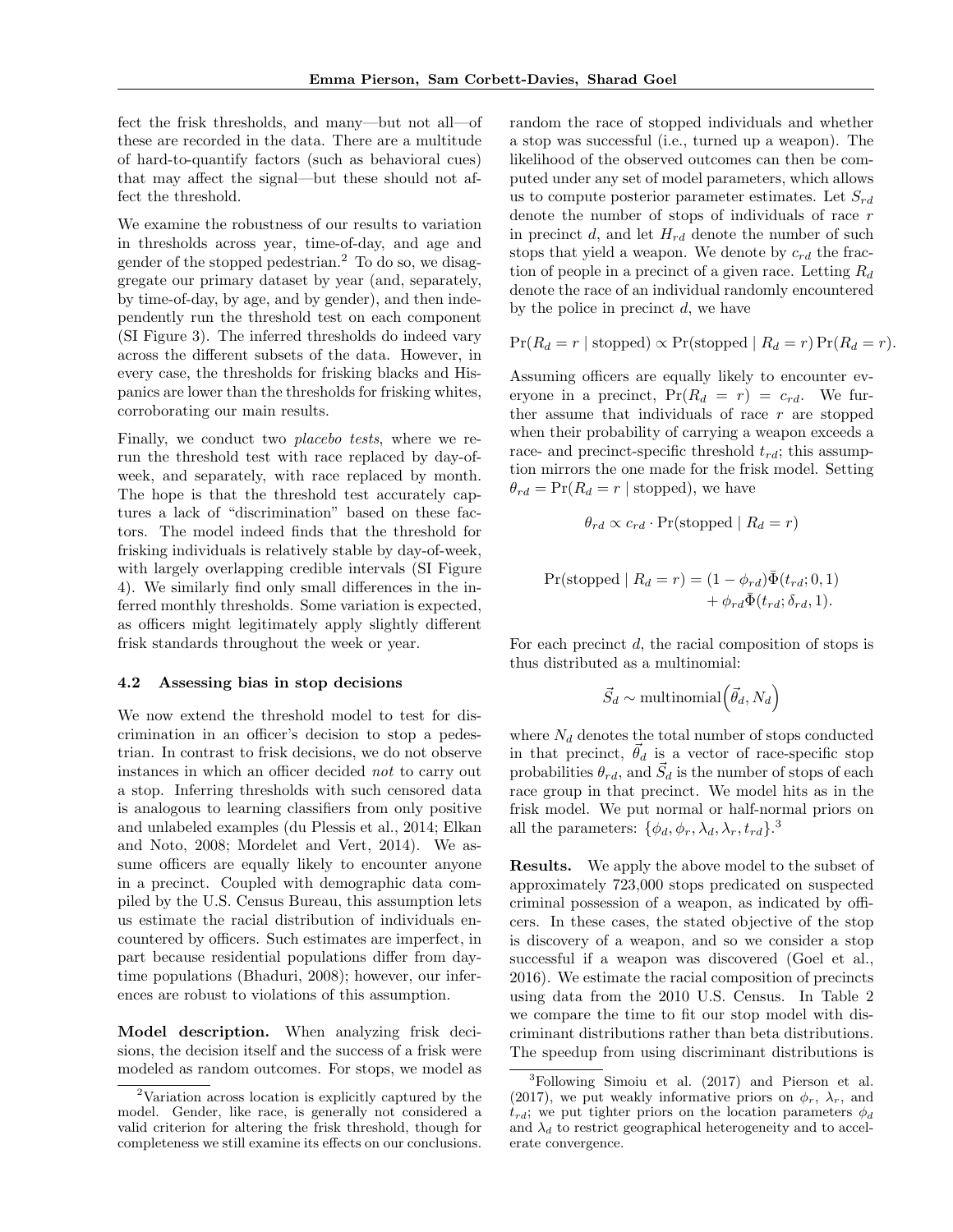| Table 2: <i>Breakdown of sampling times for the stop</i>  |  |  |  |
|-----------------------------------------------------------|--|--|--|
| model. Each row reports the improvement for the dis-      |  |  |  |
| criminant distribution model relative to the beta distri- |  |  |  |
| bution model followed by the statistics for both models.  |  |  |  |
|                                                           |  |  |  |

|                                 | <b>SPEEDUP</b> | <b>BETA</b> | $_{\rm Disc}$ |
|---------------------------------|----------------|-------------|---------------|
| $\text{SECONDS}/n_{\text{EFF}}$ | 84x            | 55          | 0.7           |
| $\text{SAMPLES}/n_{\text{EFF}}$ | 1x             | 18          | 17            |
| INTEGRATION STEPS/SAMPLE        | 2x             | 503         | 237           |
| SECONDS/INTEGRATION STEP        | 37x            | 0.006       | 0.0002        |
| SECONDS TO FIT MODEL            | 77x            | 15.943      | 208           |

dramatic: with beta distributions, the model requires more than 4 hours to fit; with discriminant distributions it takes under 4 minutes. The primary reason for the speedup is the reduced time per gradient evaluation, although the number of gradient evaluations is also reduced. As with frisk decisions, we find stop thresholds for blacks and Hispanics are consistently lower than for whites, suggestive of discrimination (Figure 4). Our results are in line with those from past statistical studies of New York City's stop-andfrisk practices based on benchmark (Gelman et al., 2007) and outcome (Goel et al., 2016) analysis.



Figure 4: Inferred stop thresholds in the stop-and-frisk data. The size of each circle corresponds to the minority population in each precinct. Axes are logarithmic.

Robustness checks. A key assumption of our stop model is that the racial composition of the residential population (as estimated by the U.S. Census) is similar to the racial composition of pedestrians officers encounter on the street. We test how sensitive our inferred thresholds are to this assumption by refitting the stop model with various estimates of the fraction of white individuals encountered in each precinct. Letting  $c_{\text{white},d}$  denote the original Census estimate, we varied this number from  $c_{\text{white},d}/2$  to  $2c_{\text{white},d}$ . The inferred thresholds remain stable, with thresholds for blacks and Hispanics consistently lower than for whites: thresholds for whites varied from 5.7% to 6.1%, thresholds for blacks from 0.8% to 1.2%, and thresholds for Hispanics from 1.8% to 2.1%. This stability is in part due to the fact that altering assumptions about the base population does not change the observed hit rates, which are substantially higher for whites. We also ran the robustness checks outlined in Simoiu et al. (2017): posterior predictive checks, tests for threshold heterogeneity, and tests for omitted variable bias (SI Figures 5–7). In all cases, the results confirm our main findings. Standard placebo tests cannot be run in this setting because natural placebos (such as month) eliminate all heterogeneity across groups, breaking model identifiability.

As with the frisk model, HMC inference with discriminant distributions yields better model fit than variational inference with beta distributions. Though variational inference fits more quickly (30 seconds vs. 208 seconds), with variational inference the RMSE of stop rates is four times larger (0.9% vs. 0.2%), and the RMSE of hit rates is twice as large (1.3% vs. 0.8%). (For comparison, the RMSE of the original beta model for stop rates is 0.2% and the RMSE of the hit rates is 0.7%). These performance gaps illustrate the value of full Bayesian inference over approximate methods.

# 5 CONCLUSION

We introduced and analyzed discriminant distributions to accelerate threshold tests for discrimination. The CDF and conditional means of discriminant distributions reduce to simple expressions that are no more difficult to evaluate than the equivalent statistics for normal distributions. Consequently, using discriminant distributions speeds up inference in the threshold test by more than 75-fold. It is now practical to use the threshold test to investigate bias in a wide variety of settings. Practitioners can quickly carry out analysis—including computationally expensive robustness checks—on low-cost hardware within minutes. Our test also scales to previously intractable datasets, such as the national traffic stop database of Pierson et al. (2017). We also extended the threshold test to domains in which actions are only partially observed, allowing us to assess possible discrimination in an officer's decision to stop a pedestrian.

Tools for black box Bayesian inference are allowing inference for increasingly complicated models. As researchers embrace this complexity, there is opportunity to consider new distributions. Historical default distributions—often selected for convenient properties like conjugacy—may not be the best choices when using automatic inference. An early example of this was the Kumaraswamy distribution (Jones, 2009; Kumaraswamy, 1980), developed as an alternative to the beta distribution for its simpler CDF. Discriminant distributions may also offer computational speedups beyond the threshold test as automatic inference enjoys increasingly widespread use.

Code and acknowledgments: Code is available at https://github.com/5harad/fasttt. We thank Peng Ding, Avi Feller, Pang Wei Koh, and the reviewers for helpful comments, and the John S. and James L. Knight, Hertz, and NDSEG Foundations.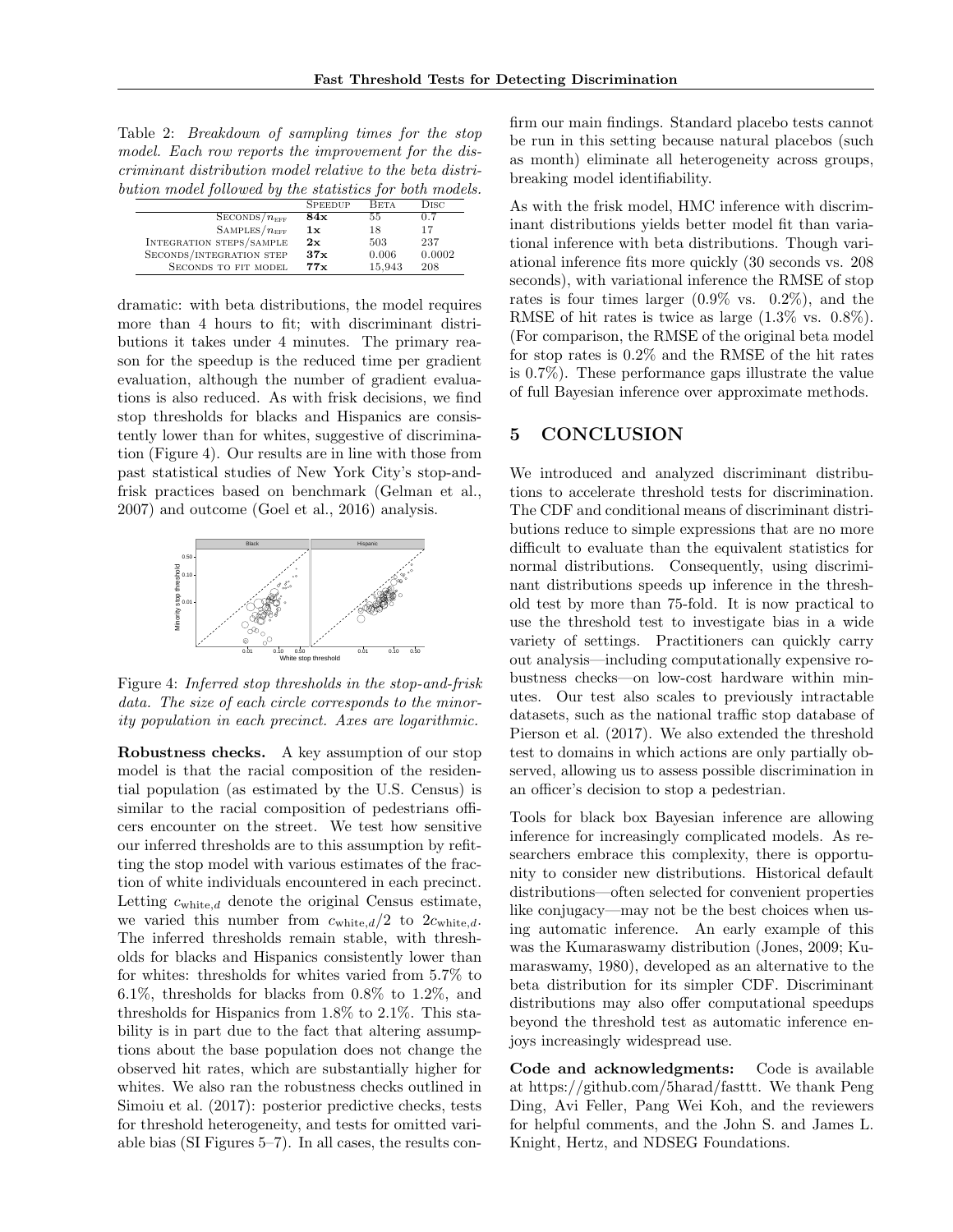### References

- Shamena Anwar and Hanming Fang. An alternative test of racial prejudice in motor vehicle searches: Theory and evidence. The American Economic Re $view, 96(1):127-151, 2006.$
- Shamena Anwar and Hanming Fang. Testing for the role of prejudice in emergency departments using bounceback rates. Technical report, National Bureau of Economic Research, 2011.
- Shamena Anwar and Hanming Fang. Testing for racial prejudice in the parole board release process: Theory and evidence. The Journal of Legal Studies, 44 (1):1–37, 2015.
- David Arnold, Will Dobbie, and Crystal S Yang. Racial bias in bail decisions. NBER working paper, available at http://www.nber.org/papers/w23421, 2017.
- Ian Ayres. Outcome tests of racial disparities in police practices. Justice Research and Policy, 4(1-2):131– 142, 2002.
- Gary S Becker. The economics of discrimination. University of Chicago Press, 1957.
- Gary S Becker. Nobel lecture: The economic way of looking at behavior. Journal of Political Economy, pages 385–409, 1993.
- Michael Betancourt. A conceptual introduction to Hamiltonian Monte Carlo. arXiv preprint arXiv:1701.02434, 2017.
- Michael Betancourt and Mark Girolami. Hamiltonian Monte Carlo for hierarchical models. Current trends in Bayesian methodology with applications, 79:30, 2015.
- Budhendra Bhaduri. Population distribution during the day. In Encyclopedia of GIS, pages 880–885. Springer, 2008.
- Robert J Boik and James F Robison-Cox. Derivatives of the incomplete beta function. Journal of Statistical Software, 3(1):1–20, 1998.
- Bob Carpenter, Andrew Gelman, Matt Hoffman, Daniel Lee, Ben Goodrich, Michael Betancourt, Michael A Brubaker, Jiqiang Guo, Peter Li, and Allen Riddell. Stan: A probabilistic programming language. Journal of Statistical Software, 20, 2016.
- Tianqi Chen, Emily B Fox, and Carlos Guestrin. Stochastic Gradient Hamiltonian Monte Carlo. In ICML, pages 1683–1691, 2014.
- Marthinus C du Plessis, Gang Niu, and Masashi Sugiyama. Analysis of learning from positive and unlabeled data. In Advances in Neural Information Processing Systems, pages 703–711, 2014.
- Charles Elkan and Keith Noto. Learning classifiers from only positive and unlabeled data. In Proceedings of the 14th ACM SIGKDD, pages 213–220. ACM, 2008.
- Robin S Engel. A critique of the outcome test in racial profiling research. Justice Quarterly, 25(1): 1–36, 2008.
- Patrizio Frederic and Frank Lad. Two moments of the logitnormal distribution. Communications in Statistics – Simulation and Computation, 37(7):1263– 1269, 2008.
- Andrew Gelman, Xiao-Li Meng, and Hal Stern. Posterior predictive assessment of model fitness via realized discrepancies. Statistica Sinica, pages 733–760, 1996.
- Andrew Gelman, Jeffrey Fagan, and Alex Kiss. An analysis of the New York City police department's stop-and-frisk policy in the context of claims of racial bias. Journal of the American Statistical Association, 102(479):813–823, 2007.
- Sharad Goel, Justin M Rao, and Ravi Shroff. Precinct or prejudice? Understanding racial disparities in New York City's stop-and-frisk policy. The Annals of Applied Statistics, 10(1):365–394, 2016.
- Sharad Goel, Maya Perelman, Ravi Shroff, and David Alan Sklansky. Combatting police discrimination in the age of big data. New Criminal Law Review, 20(2):181–232, 2017.
- MC Jones. Kumaraswamy's distribution: A beta-type distribution with some tractability advantages. Statistical Methodology, 6(1):70–81, 2009.
- Ponnambalam Kumaraswamy. A generalized probability density function for double-bounded random processes. Journal of Hydrology, 46(1-2):79–88, 1980.
- Fantine Mordelet and J-P Vert. A bagging SVM to learn from positive and unlabeled examples. Pattern Recognition Letters, 37:201–209, 2014.
- Radford M Neal et al. MCMC using Hamiltonian dynamics. Handbook of Markov Chain Monte Carlo, 2:113–162, 2011.
- Emma Pierson, Camelia Simoiu, Jan Overgoor, Sam Corbett-Davies, Vignesh Ramachandran, Cheryl Phillips, and Sharad Goel. A large-scale analysis of racial disparities in police stops across the United States. Working paper, 2017.
- Camelia Simoiu, Sam Corbett-Davies, and Sharad Goel. The problem of infra-marginality in outcome tests for discrimination. Annals of Applied Statistics, 11, 2017.
- Floyd v. City of New York. 959 F. Supp. 2d 540 Dist. Court, SD New York. 2013.